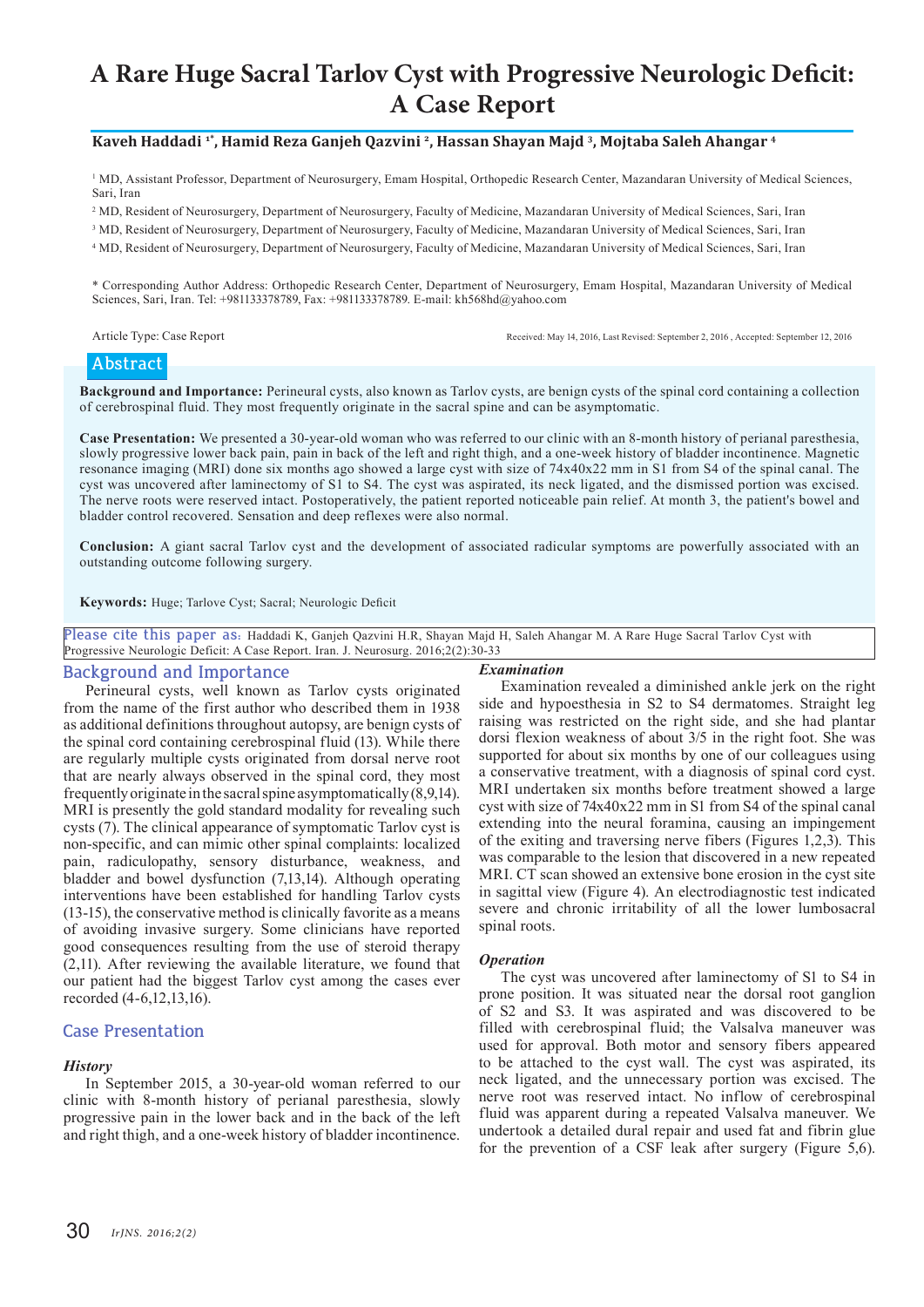

**Spinal Canal Extending into the Neural Foramina, Causing Thecal Sac Compression**

n /030



13:32:25 š

**Figure 2. Sagittal T1 MRI; Revealing a Large Cyst Measuring in S1 from S4 of the Spinal Canal Extending into the Neural Foramina, Causing Thecal Sac Compression**

**Figure 4. A CT Scan; Showing Extensive Bone Erosion in the Cyst Site in Sagittal View**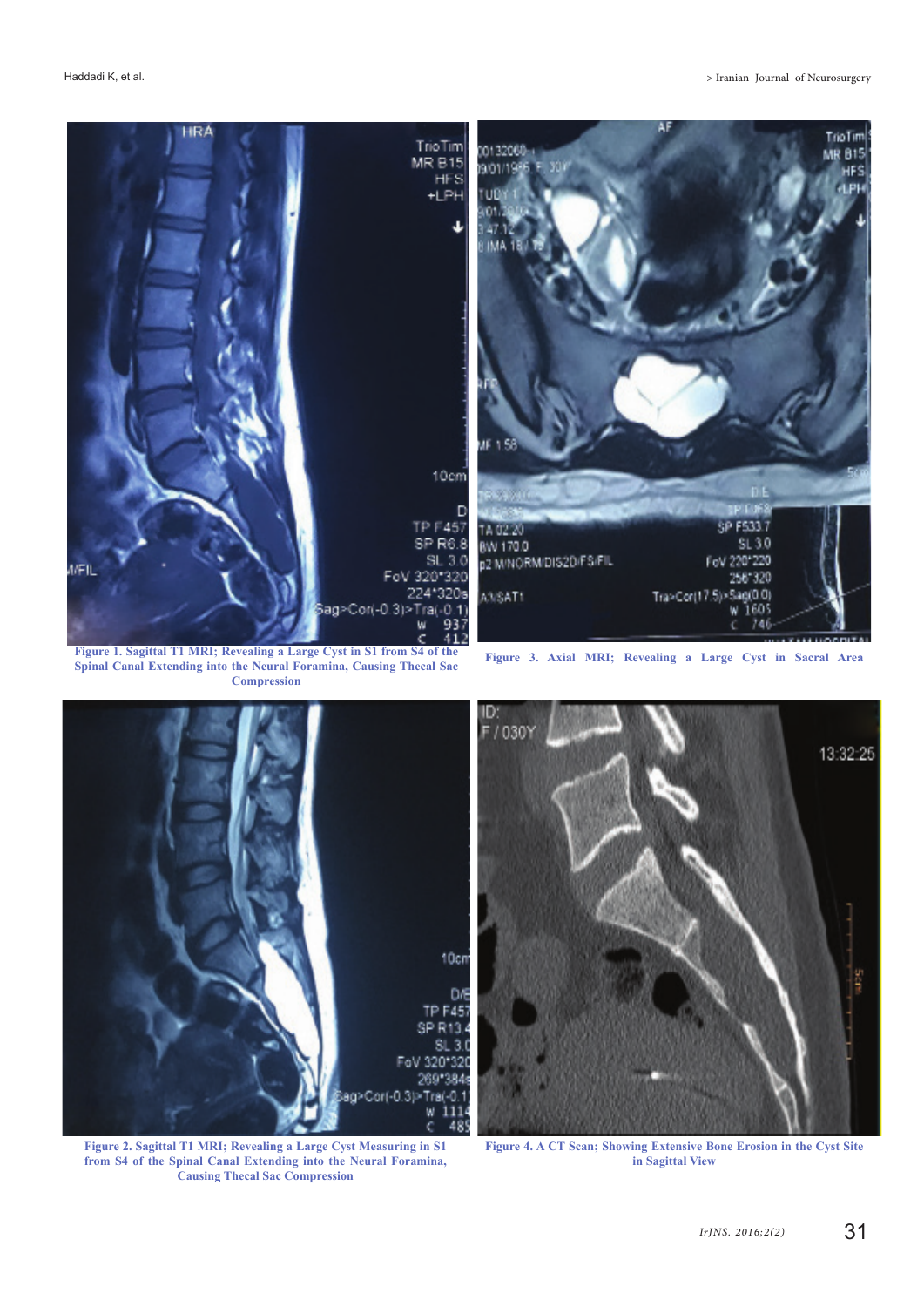Sacral Tarlov Cyst with Progressive Deficit



#### *Postoperative Course*

Postoperatively, the patient reported noticeable pain relief. By third, sixth and eleventh month, bowel and bladder control recovered. Sensation and deep reflexes were also normal. At the present time, the patient is neurologically intact and symptom-free. It should be mentioned that written informed consent was obtained from the patient for publication of this case report and accompanying images.

#### **Discussion**

Perineural cysts are formed in the perineural space among the endoneurium derived from the pia matter and the perineurium shaped by the arachnoidal matter (1). They happen lengthwise along the nerve ganglion (1). Their walls contain nerve fibers and/or ganglion cells (10). They have been referred to as "…extradural meningeal cysts with nerve root fibers" (type II) and, sometimes they are supposed to connect with the subarachnoid space, although some authors oppose it (2,14). They most frequently originate in the sacral spine with an occurrence of 4.6% in a symptomatic populace based on a retrospective evaluation of MRIs of the lumbosacral spine (8).

Rupture of a Tarlov cyst, infrequent as it might be, should be measured in patients with cerebral fat embolisms, particularly after lower back trauma (15). In the past, the ball-valve mechanismhas been assumed to be the cause of why some large Tarlov cysts develop increased symptoms, while others give rise to only mild symptoms (11). The beginning of such symptoms can be rapid or gradual. Typically, patients report that their symptoms are worsened by standing, coughing, and



**Figure 5. Decompressed Cyst Space in Operative Field Figure 6. Repaired Operative Field with Fat and Fibrin Glue after Cyst Resection for Preventation of CSF Leak**

by a change of position. This can be clarified by the rise in CSF pressure, leading to an initiation of the above-mentioned ball-valve mechanism. Symptomatic release can regularly be attained by horizontal positioning (11).

MRI is now the technique of choice in finding perineural cysts. The indications that support the diagnosis of a perineural cyst are the demonstration of a low signal in terms of T-1 weighted images, and a high signal with regard to T-2 weighted images, comparable to CSF (11), as well as shape and the neighborhood of its location to the dorsal ganglion (2). Since Tarlov cysts are frequently incidental, their finding can lead to three dissimilar diagnostic possibilities: 1) additional pathology is producing symptoms; 2) additional pathology is perhaps causing symptoms, with the Tarlov cyst possibly being a secondary reason for the symptoms; or 3) the Tarlov cyst is the only pathological finding that can indicate the symptoms. Clearly, there is a need to prudently assess the association between clinical and radiological results (7). The surgical options are: 1) diversion of the CSF flow (CT-guided percutaneous aspiration, lumboperitoneal shunt); and 2) direct microsurgical methods (cyst fenestration, cyst neck ligation, cyst resection, and combinations of the above) (11). Each option comes with the possibility of serious complications such as cyst recurrence and aseptic meningitis.

Lumbar cerebrospinal fluid drainage in conjunction with a lumboperitoneal shunting process and cyst subarachnoid shunt application are new treatment options. In multiple Tarlov cysts cases, these treatment options should be useful.

After a long period of failure in terms of the use of a